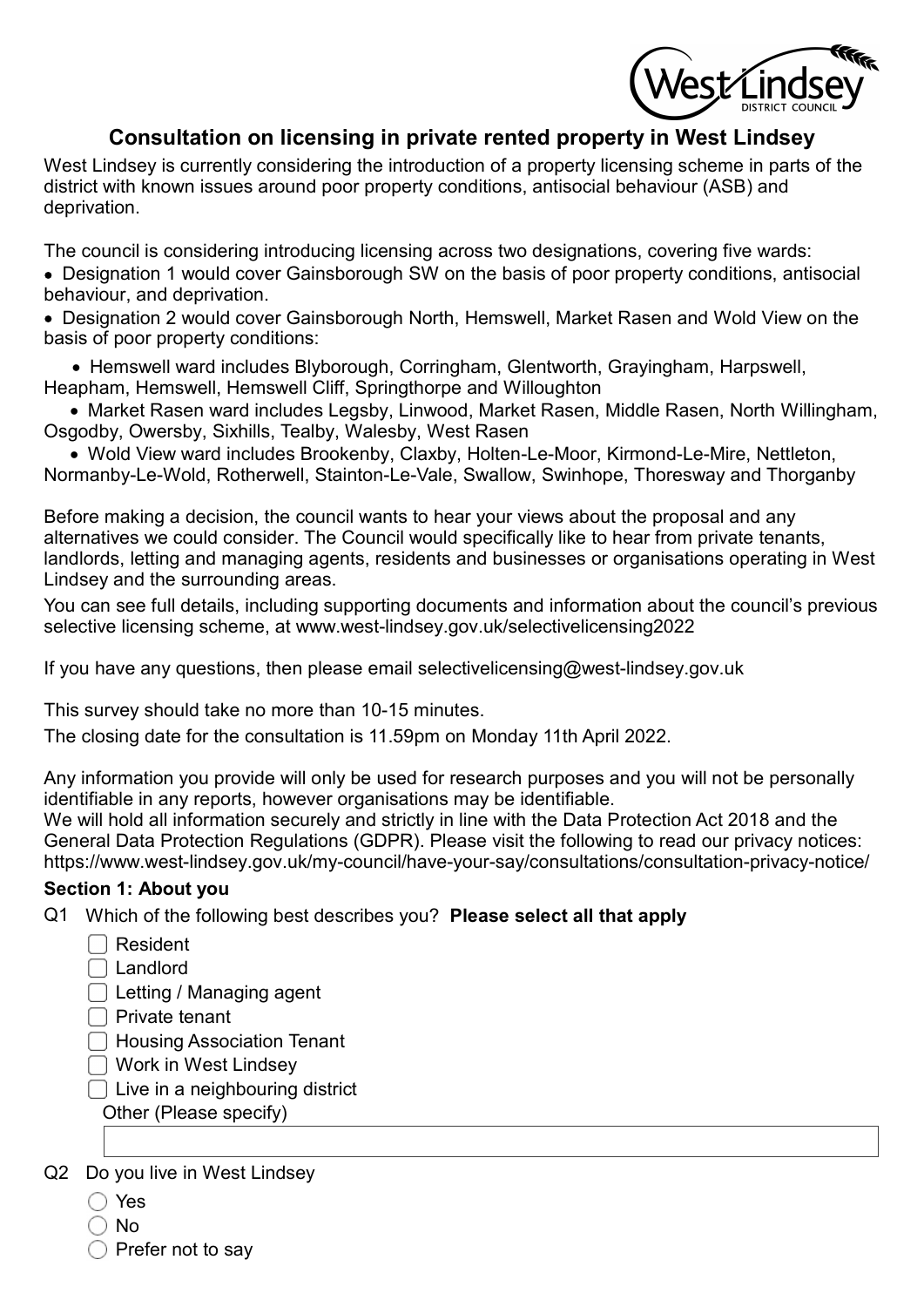- Q3 What is your full postcode? This information will not be used to identify you. The information will only be used to help the Council to understand if there are differing views from respondents in different areas and that there is a representative response from across the district.
- Q4 If you are a landlord, letting agent or managing agent, do you own, let or manage a property in West Lindsey?
	- Yes
	- $\bigcap$  No
	- $\bigcirc$  Don't know

## Section 2: Housing conditions in West Lindsey

An objective of the new licensing scheme is to improve property conditions in privately rented properties in the designated area. The council has evidence that there are high levels of poor property conditions in the designated areas. Examples of poor property conditions includes mould and damp, poor electrical installations and maintenance, excessive cold and trip and fire hazards. The licensing scheme would enable the council to implement clear licence conditions relating to the standard and management of rented properties in the area, and to inspect properties to check compliance.

For information on the condition of property in the Private Rented Sector in West Lindsey please read the evidence base that has been produced to support this consultation. View Selective Property Licensing Evidence Report at: www.west-lindsey.gov.uk/selectivelicensing2022

Q5 To what extent do you consider any of the following to be a problem in privately rented properties West Lindsey?  Please tick one box for each row

| <b>Poor property conditions:</b>                                                            | A very big<br>problem | A fairly big<br>problem | A fairly<br>small<br>problem | Not a<br>problem at<br>all | Don't know |
|---------------------------------------------------------------------------------------------|-----------------------|-------------------------|------------------------------|----------------------------|------------|
| Poor state of repair of private                                                             |                       |                         |                              |                            |            |
| rented properties                                                                           |                       |                         |                              |                            |            |
| Unsafe private rented properties                                                            |                       |                         |                              |                            |            |
| Inadequate fire safety in private<br>rented properties                                      |                       |                         |                              |                            |            |
| Lack of basic amenities (e.g.<br>toilet, bathroom, cooking facilities)                      |                       |                         |                              |                            |            |
| Poor property management:                                                                   |                       |                         |                              |                            |            |
| Poor response from landlords to<br>tenants complaints                                       |                       |                         |                              |                            |            |
| Not carrying reference checks on<br>potential tenants                                       |                       |                         |                              |                            |            |
| Landlords not using a tenancy<br>deposit scheme                                             |                       |                         |                              |                            |            |
| Unfair additional charges made by<br>landlords                                              |                       |                         |                              |                            |            |
| Poorly maintained outside spaces<br>in private rented properties (e.g.<br>overgrown garden) |                       |                         |                              |                            |            |
| Other (please specify below)<br>Please specify for other:                                   |                       |                         |                              |                            |            |
|                                                                                             |                       |                         |                              |                            |            |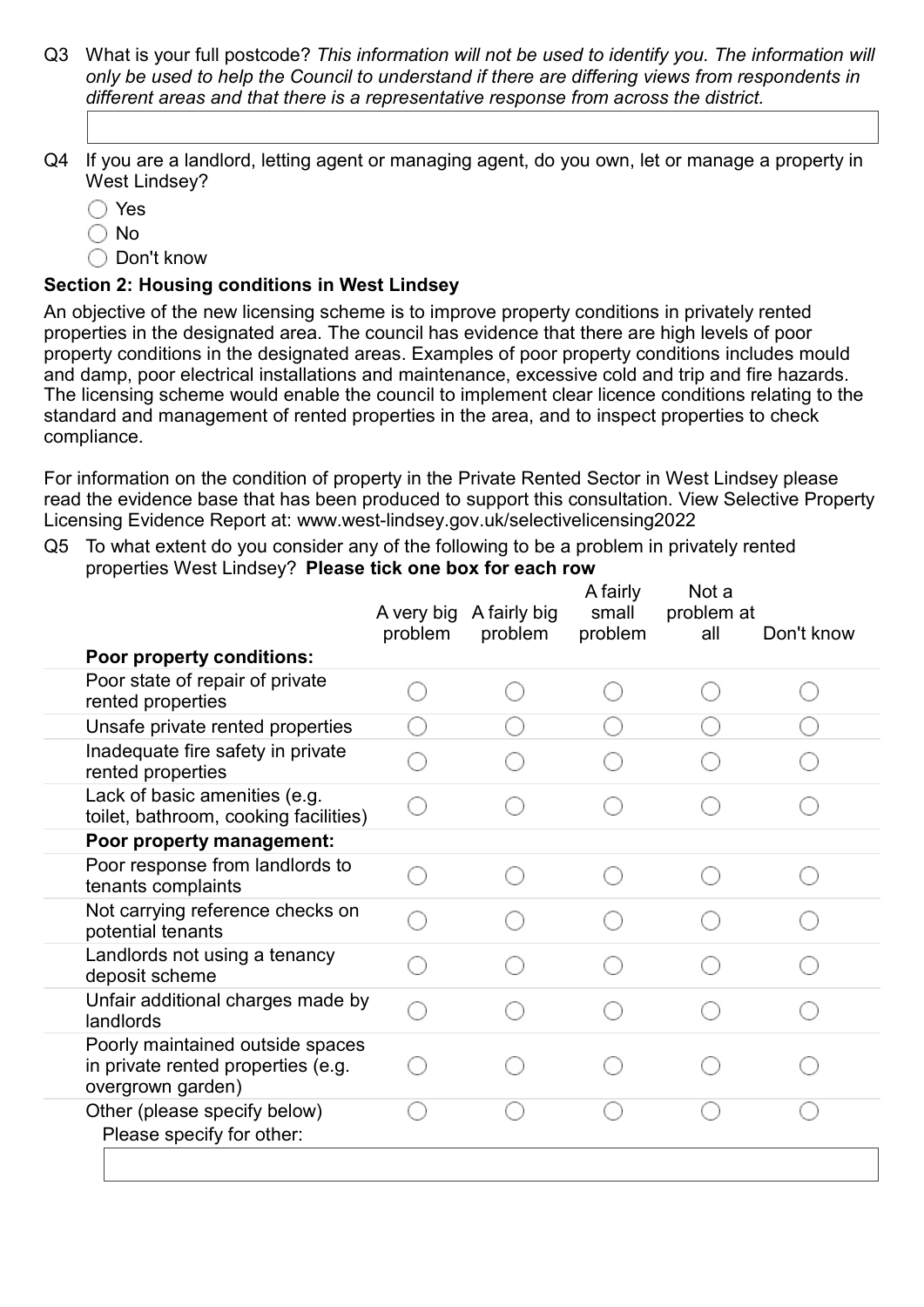

- $\Box$  Over the whole district of West Lindsey
- □ Bardney ward
- ◯ Caistor and Yarborough ward
- □ Cherry Willingham ward
- $\Box$  Dunholme and Welton ward
- □ Gainsborough East ward
- □ Gainsborough North ward
- Gainsborough South West ward
- $\Box$  Hemswell ward
- $\Box$  Kelsey ward
- Lea ward

Ward Map:

- Market Rasen ward
- Nettleham ward
- Saxilby ward
- Scampton ward
- Scotter and Blyton ward
- Stow ward
- Sudbrooke ward ┐
- Torksey ward
- Waddingham and Spital ward
- Wold View ward
- MOD Village of Brookenby
- MOD Village of Hemswell Cliff
- MOD Village of Newtoft
- MOD Village of Scampton
- Not applicable



## Section 3: Anti-social Behaviour in West Lindsey

An objective of the proposed scheme in Designation 1: Gainsborough South West is to address the issue of high instances of anti-social behaviour, repeat antisocial behaviour (ASB) and envirocrime (such as leaving rubbish in gardens or in the street) in relation to the private rented sector. Licensing would allow the council to continue to work proactively with the landlords and owners of the properties to prevent ASB and, where necessary, support them to deal with ASB in their properties.

For information on the ASB in the private rented sector in West Lindsey, and information about the previous licensing scheme, please read the evidence base that has been produced to support this consultation. View the Selective Property Licensing Evidence Report at: www.westlindsey.gov.uk/selectivelicensing2022.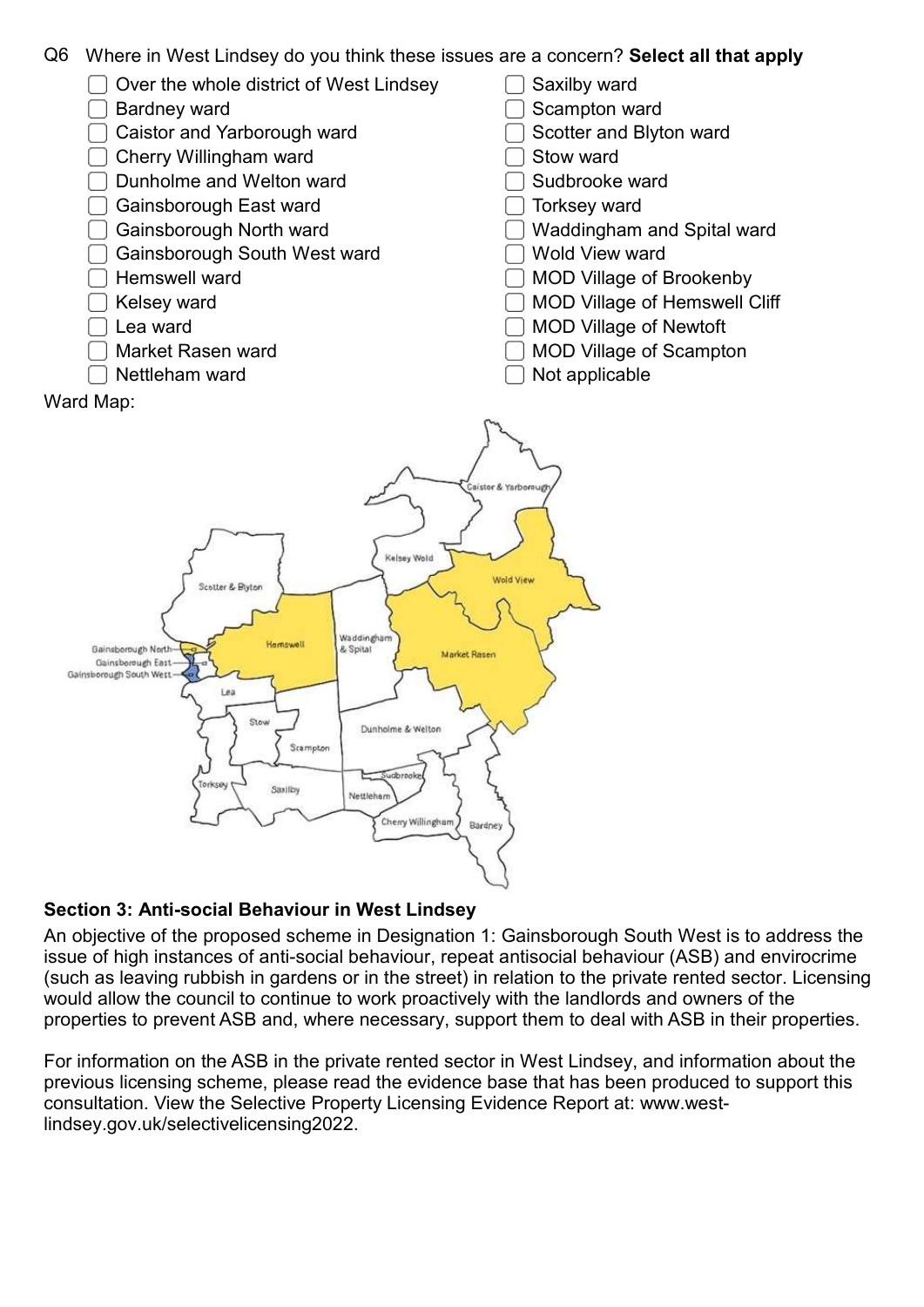Q7 To what extent do you consider any of the following to be a problem in privately rented properties West Lindsey?  Please tick one box for each row

|                                                           | A very big<br>problem | A fairly big<br>problem | A fairly<br>small<br>problem | Not a<br>problem at<br>all | Don't know |
|-----------------------------------------------------------|-----------------------|-------------------------|------------------------------|----------------------------|------------|
| Intimidation of tenants or<br>neighbours                  |                       |                         |                              |                            |            |
| Noisy, rowdy or inconsiderate<br>neighbours               |                       |                         |                              |                            |            |
| Vandalism or graffiti                                     |                       |                         |                              |                            |            |
| Alcohol or drug-related or any<br>other illegal activity  |                       |                         |                              |                            |            |
| Animal related problems (such as<br>dog fouling)          |                       |                         |                              |                            |            |
| Leaving rubbish in gardens or in<br>the street            |                       |                         |                              |                            |            |
| Litter and waste issues                                   |                       |                         |                              |                            |            |
| Abandonment of cars                                       |                       |                         |                              |                            |            |
| Inconsiderate or inappropriate use<br>of vehicles         |                       |                         |                              |                            |            |
| Other (please specify below)<br>Please specify for other: |                       |                         |                              |                            |            |
|                                                           |                       |                         |                              |                            |            |

Q8 Where in West Lindsey do you think these issues are a concern? Select all that apply

| Over the whole district of West Lindsey | Saxilby ward                         |
|-----------------------------------------|--------------------------------------|
| <b>Bardney ward</b>                     | Scampton ward                        |
| Caistor and Yarborough ward             | Scotter and Blyton ward              |
| Cherry Willingham ward                  | Stow ward                            |
| Dunholme and Welton ward                | Sudbrooke ward                       |
| Gainsborough East ward                  | <b>Torksey ward</b>                  |
| Gainsborough North ward                 | Waddingham and Spital ward           |
| Gainsborough South West ward            | <b>Wold View ward</b>                |
| Hemswell ward                           | <b>MOD Village of Brookenby</b>      |
| Kelsey ward                             | <b>MOD Village of Hemswell Cliff</b> |
| Lea ward                                | <b>MOD Village of Newtoft</b>        |
| Market Rasen ward                       | <b>MOD Village of Scampton</b>       |
| Nettleham ward                          | Not applicable                       |
|                                         |                                      |

### Section 4: Deprivation in West Lindsey

Licensing would enable the council to address issues of deprivation, which are exacerbated by poor property conditions. For example, fuel poverty caused by poor thermal efficiency of properties and inadequate or old-fashioned heating.

For information on the deprivation in the Private Rented Sector in West Lindsey please read the evidence base that has been produced to support this consultation. View the Selective Property Licensing Evidence Report at: www.west-lindsey.gov.uk/selectivelicensing2022.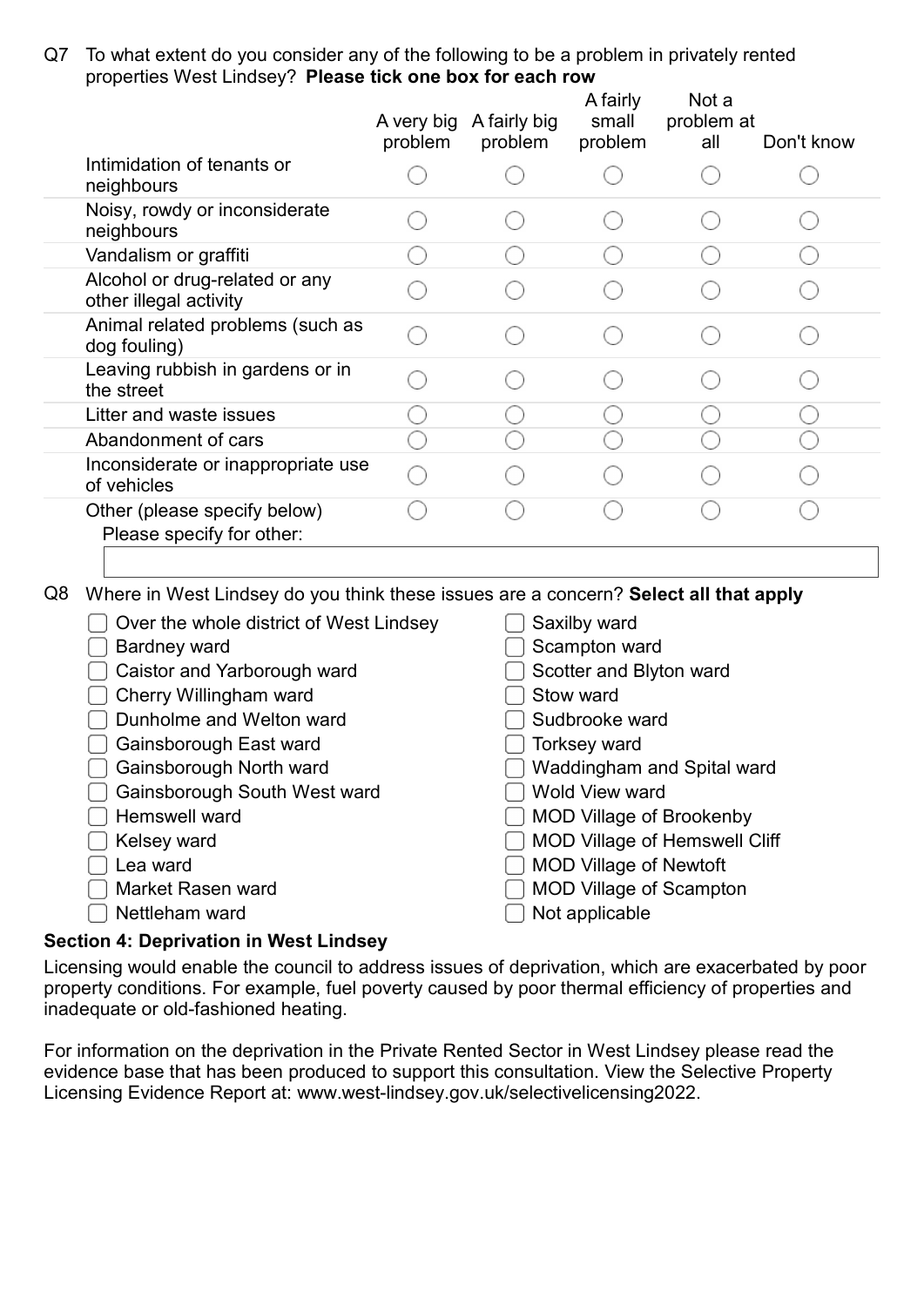Q9 To what extent do you consider any of the following to be an issue in privately properties West Lindsey?  Please tick one box for each row

|                                                                                      | A very big<br>problem | A fairly big<br>problem | A fairly<br>small<br>problem | Not a<br>problem at<br>all | Don't know |
|--------------------------------------------------------------------------------------|-----------------------|-------------------------|------------------------------|----------------------------|------------|
| Fuel poverty (unable to pay for<br>utilities that provide heating, hot<br>water etc) |                       |                         |                              |                            |            |
| Reliance on food banks                                                               |                       |                         |                              |                            |            |
| High unemployment                                                                    |                       |                         |                              |                            |            |
| Poor quality housing                                                                 |                       |                         |                              |                            |            |
| High reliance on benefits                                                            |                       |                         |                              |                            |            |
| <b>Empty properties</b>                                                              |                       |                         |                              |                            |            |
| Low income households                                                                |                       |                         |                              |                            |            |
| Run down areas                                                                       |                       |                         |                              |                            |            |
| High levels of crime                                                                 |                       |                         |                              |                            |            |
| Other (please specify below)<br>Please specify for other:                            |                       |                         |                              |                            |            |

Q10 Where in West Lindsey do you think these issues are a concern? Select all that apply

| Over the whole district of West Lindsey         | Saxilby ward                         |  |  |  |  |
|-------------------------------------------------|--------------------------------------|--|--|--|--|
| <b>Bardney ward</b>                             | Scampton ward                        |  |  |  |  |
| Caistor and Yarborough ward                     | Scotter and Blyton ward              |  |  |  |  |
| Cherry Willingham ward                          | Stow ward                            |  |  |  |  |
| Dunholme and Welton ward                        | Sudbrooke ward                       |  |  |  |  |
| Gainsborough East ward                          | <b>Torksey ward</b>                  |  |  |  |  |
| Gainsborough North ward                         | Waddingham and Spital ward           |  |  |  |  |
| Gainsborough South West ward                    | <b>Wold View ward</b>                |  |  |  |  |
| Hemswell ward                                   | <b>MOD Village of Brookenby</b>      |  |  |  |  |
| Kelsey ward                                     | <b>MOD Village of Hemswell Cliff</b> |  |  |  |  |
| Lea ward                                        | <b>MOD Village of Newtoft</b>        |  |  |  |  |
| Market Rasen ward                               | <b>MOD Village of Scampton</b>       |  |  |  |  |
| Nettleham ward                                  | Not applicable                       |  |  |  |  |
| ian E: The proposed Selective Licensing schemes |                                      |  |  |  |  |

### Section 5: The proposed Selective Licensing schemes

West Lindsey is currently considering the introduction of a property licensing scheme in parts of the district with known issues around poor property conditions, anti-social behaviour (ASB) and deprivation.

The council is considering introducing licensing across two designations, covering five wards:

- · Designation 1 would cover Gainsborough SW on the basis of poor property conditions, anti-social behaviour, and deprivation
- · Designation 2 would cover Gainsborough North, Hemswell, Market Rasen and Wold View on the basis of poor property conditions
- Q11 To what extent do you agree or disagree with the proposal to designate the specified ward in Designation 1 (Gainsborough SW) for Selective Licensing? Please select one only
	- $\bigcirc$  Strongly agree
	- $\bigcirc$  Tend to agree
	- $\bigcirc$  Tend to disagree
	- $\bigcirc$  Strongly disagree
	- ◯ Don't know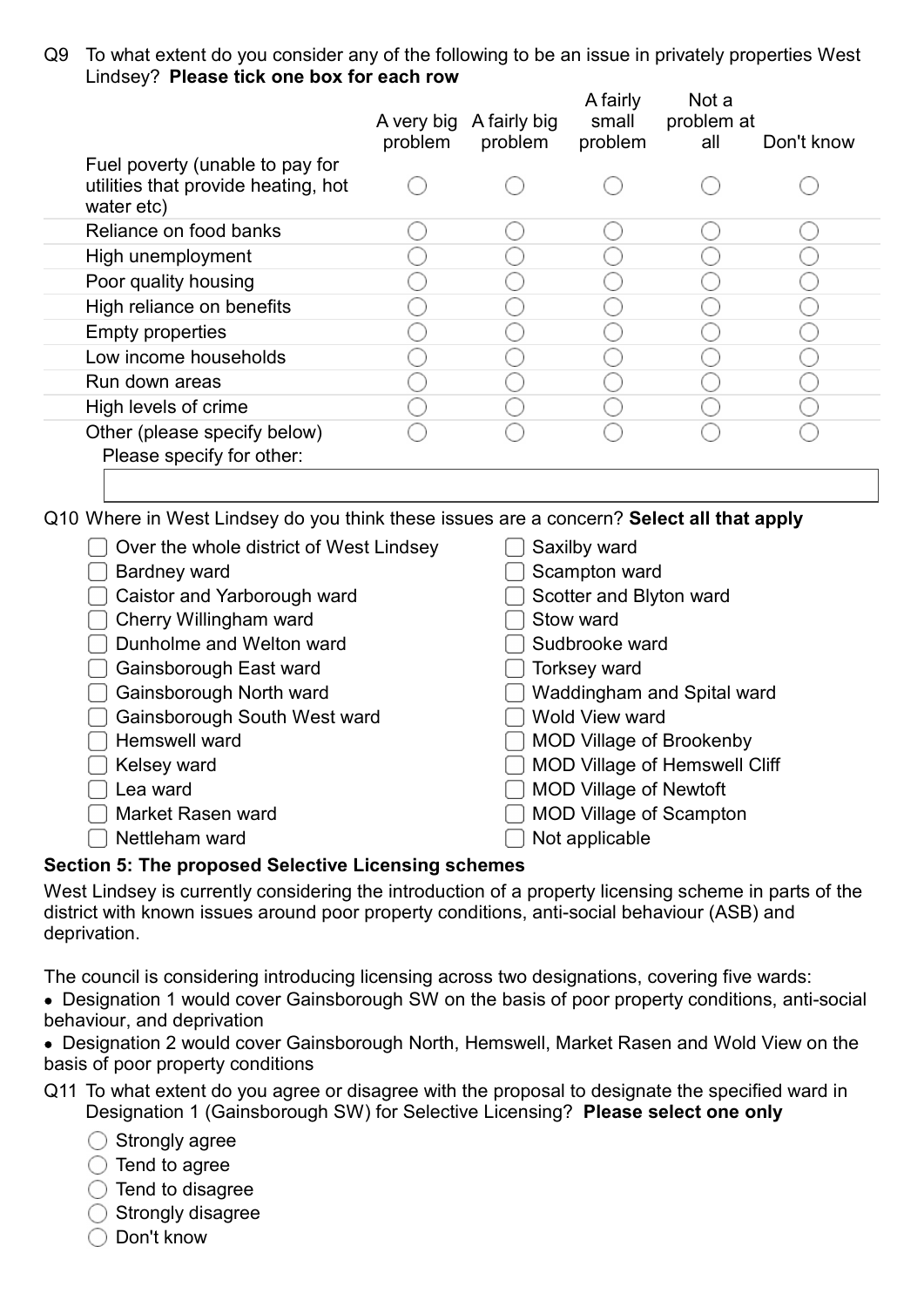- Q13 To what extent do you agree or disagree with the proposal to designate the specified wards in Designation 2 (Gainsborough North, Hemswell, Market Rasen, and Wold View) for Selective Licensing? Please select one only
	- $\bigcirc$  Strongly agree
	- $\bigcirc$  Tend to agree
	- $\bigcirc$  Tend to disagree
	- $\bigcirc$  Strongly disagree
	- $\bigcirc$  Don't know
- Q14 If you would like, please explain your answer:

#### Section 6: The proposed license fees

The proposed fee for a selective licence is £675 per property. The licence will last for up to five years.

The council is required to split the fee into two payments. The initial part of the fee is charged to cover the processing of the application. If the application for a licence is successful, a further fee will be charged before the full licence is issued. This second fee is to cover the cost to the council for enforcement of the licence.

Landlords licensing properties that had been licensed under the previous selective licensing scheme (in parts of the Gainsborough SW ward) will have a discounted fee of £375 for those properties. The council is also proposing an Early Bird Discount of 25% applied to the proposed selective licence fee. This will operate for a period of 3 months from the point the scheme starts. Please note that the discounts operate independently and cannot be used in conjunction with one another.

- Q15 To what extent do you agree or disagree with the proposed fee for Selective Licensing? Please select one only
	- $\bigcirc$  Strongly agree
	- $\bigcirc$  Tend to agree
	- $\bigcirc$  Tend to disagree
	- $\bigcirc$  Strongly disagree
	- $\bigcirc$  Don't know

Q16 If you would like, please provide any comments about the fees:

#### Q17 Do you think the proposed discounts to the license fees are reasonable? Please select one only

- $\bigcirc$  Strongly agree
- $\bigcirc$  Tend to agree
- $\bigcirc$  Tend to disagree
- $\bigcirc$  Strongly disagree
- $\bigcirc$  Don't know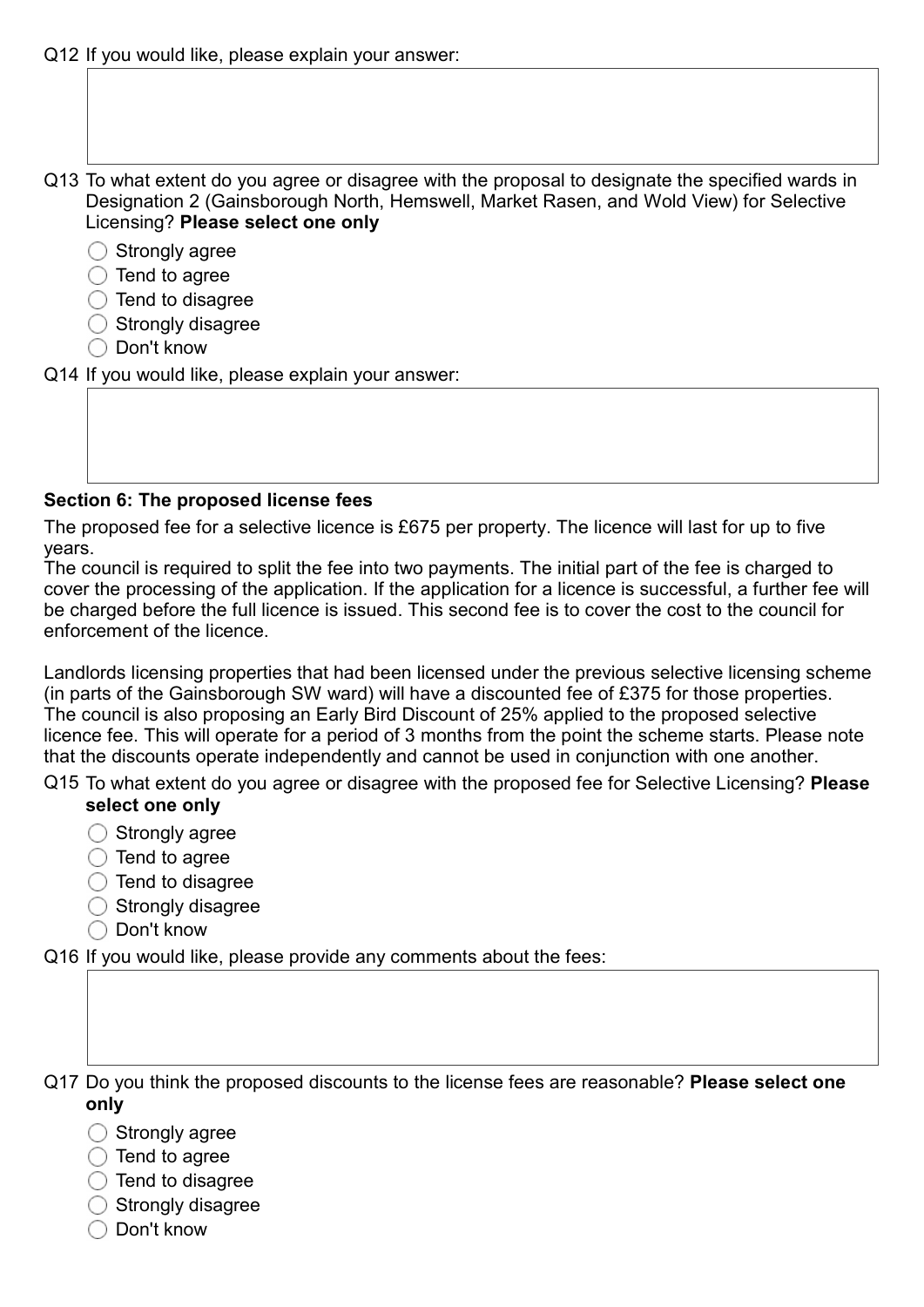Q18 Are there any discounts that should be removed or additional discounts that could be considered?

#### Section 7: The proposed license conditions

As part of a selective licensing scheme there are some licence conditions the council are required to include. The council can also apply additional conditions for each designation, which are part of the consultation. The conditions relate to the management, use, occupation, condition and some of the contents of the property, for example, carbon monoxide detectors, carpets and electrical appliances. The licence conditions for the designations can be found at www.westlindsey.gov.uk/selectivelicensing2022

- Q19 To what extent do you agree or disagree with the proposed license conditions for Selective Licensing? Please select one only
	- $\bigcirc$  Strongly agree
	- $\bigcirc$  Tend to agree
	- $\bigcirc$  Tend to disagree
	- $\bigcirc$  Strongly disagree
	- ◯ Don't know
- Q20 Do you have any specific comments about the proposed draft conditions, or suggestions for alternative or additional conditions?

#### Section 8: Other comments or suggestions

Q21 Do you have any further comments about the Selective Licensing proposals? Please include any suggestions for alternative ways of dealing with problems in the area or any ideas for improving the proposed scheme?

Q22 How did you hear about this consultation?

[ ] Email

□ Letter/leaflet to your home

- $\Box$  In the press
- $\Box$  On the radio

 $\Box$  Through other people

 $\Box$  At an event

Other (please specify)

Q23 Would you be interested in attending one of our online forum events? Please check this box and make sure you have left your email address at the end of this section:

 $\bigcirc$  Yes I would be interested - provide email address below

 $\bigcap$  No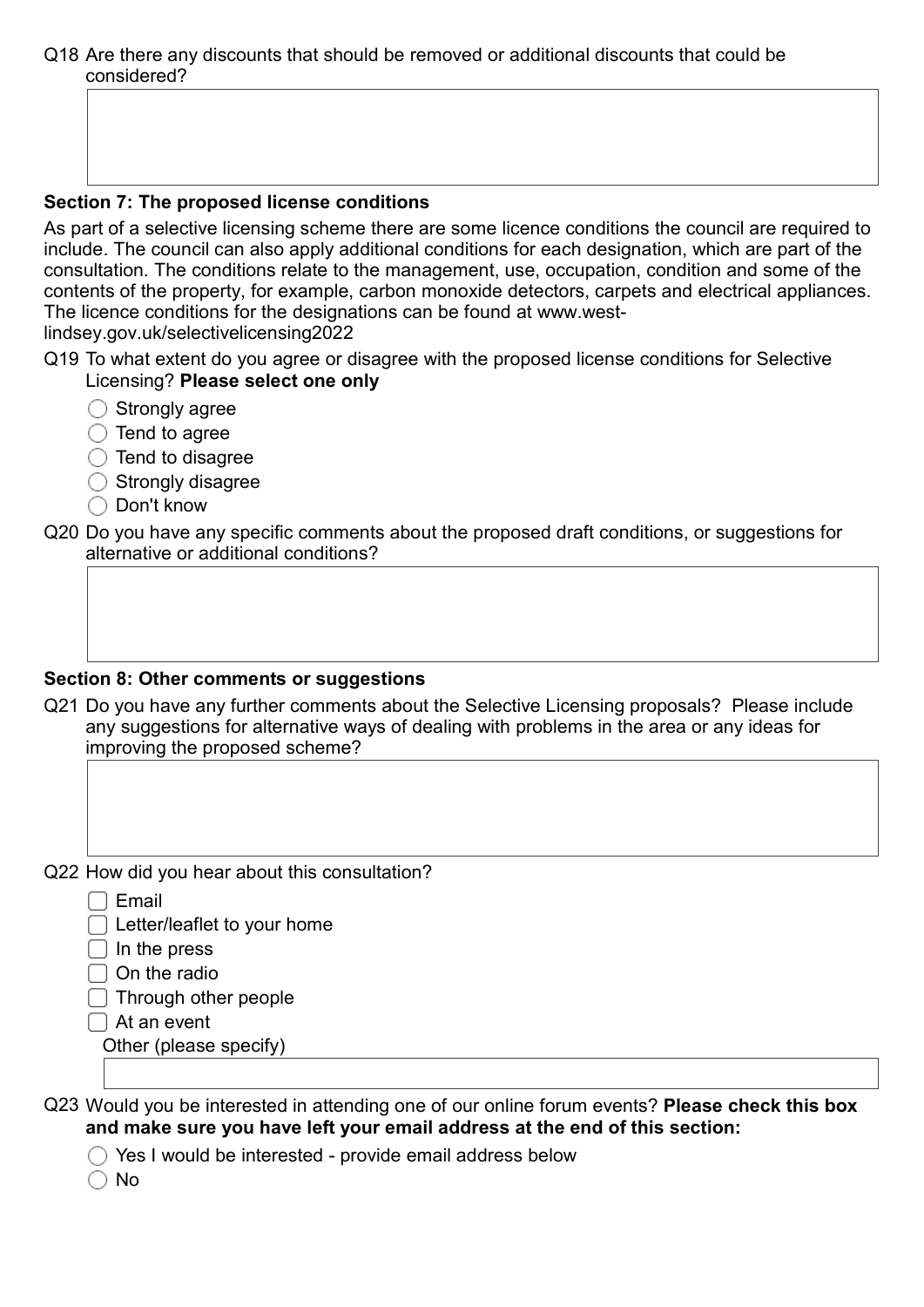- Q24 If the Council decides to go ahead with Selective Licensing in the proposed areas would you like them to contact you with details of the scheme? Please check this box and make sure you have left your email address at the end of this section.
	- $\bigcirc$  Yes I would be interested provide email address below

 $\bigcap$  No

Q25 Please provide your email address:

### Section 9: About you

Thank you for providing your feedback on this consultation.

Finally, it would be really helpful to find out a bit more about you. This is to understand the views of different groups of people living in and around the district. All responses are anonymised and you do not have to answer these to take part in the consultation.

Q26 Are you?

- $\bigcirc$  Male
- $\bigcap$  Female
- $\bigcirc$  I describe myself another way
- $\bigcirc$  Prefer not to say
- Q27 Do you consider yourself disabled?
	- ◯ Yes
	- No
	- $\bigcirc$  Prefer not to say
- Q28 What age are you?
	- $\bigcirc$  16-25
	- $\bigcirc$  26-35
	- $\bigcirc$  36-45
	- $\bigcirc$  46-55
	- $\bigcirc$  56-65
	- $\bigcirc$  66-75
	- ◯ 76 or over
	- $\bigcirc$  Prefer not to say

Q29 Which of these ethnic groups do you consider you belong?

- ◯ White British, Irish or other
- $\bigcirc$  Black or Black British Caribbean, African or other
- Asian or Asian British Indian, Pakistani, Bangladeshi or other
- ◯ Arab/Middle Eastern
- $\bigcirc$  Chinese
- ◯ Mixed Race
- $\bigcirc$  Other
- $\bigcirc$  Prefer not to say